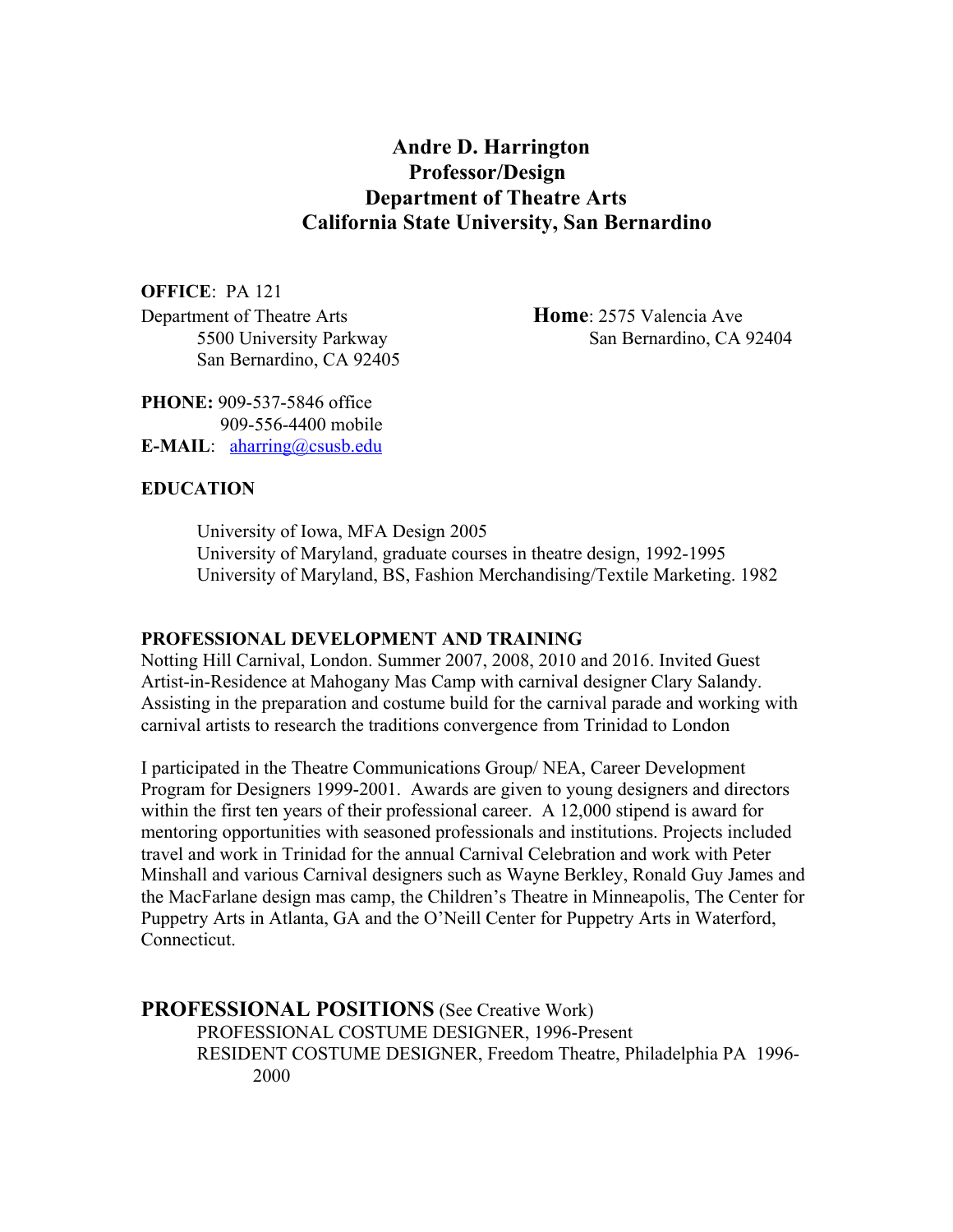# **PROFESSIONAL AFFILIATIONS**

- o MEMBER, Black Theatre Network, 1996-Present
- o PRESIDENT, Black Theatre Network 2018-2020, VICE PRESIDENT 2016-2018, IMMEDIATE PAST PRESIDENT 2020-2022
- o PARLIMENTARIAN, Black Theatre Network, 1998-2000, 2001- 2003,2003- 2005, 2008-2010, 2012-2014
- o MEMBER, United States Institute of Theatre and Technology, (USITT), 1998- Present
- o DESIGN, TECHNOLOGY AND MANAGEMENT CHAIR, Kennedy Center American College Theatre Festival-Region 8- 2011-2014
- o COSTUME DESIGN MEMBER, United Scenic Artists Union, 829, 2000- Present

## **ACADEMIC POSITIONS**

#### **PROFESSOR/DESIGN**, Department of Theatre Arts, CSUSB **ASSOCIATE PROFESSOR/DESIGN**, Department of Theatre Arts, CSUSB, 2005-2016

**VISITING ASSISTANT PROFESSOR**, Department of Theatre Arts, University of Iowa, Academic year 2003

**LECTURER/GUEST ARTIST**, Department of Theatre Arts, CSUSB, Spring 2005, Spring 2004, Spring 2002

# **AWARDS, HONORS, FELLOWSHIPS and GRANTS**

# **Teaching Resource Center Faculty Professional Development Mini Grant**

Awarded 5000.00 in travel funds for London. Residency and continued research and Guest Artist participation at Mahogany Design Inc., and Sunshine International. Both design studios creative performances for the 2010 Notting Hill Carnival.

## **Professor Across Boards Summer Fellowship**, CSUSB

#### **Summer 2008**

Awarded 3000.00 in travel funds for London. Residency included creative work for the annual Notting Hill Carnival. I worked with designer Clary Salandy of Mahogany Design Inc.

**Winter 2009**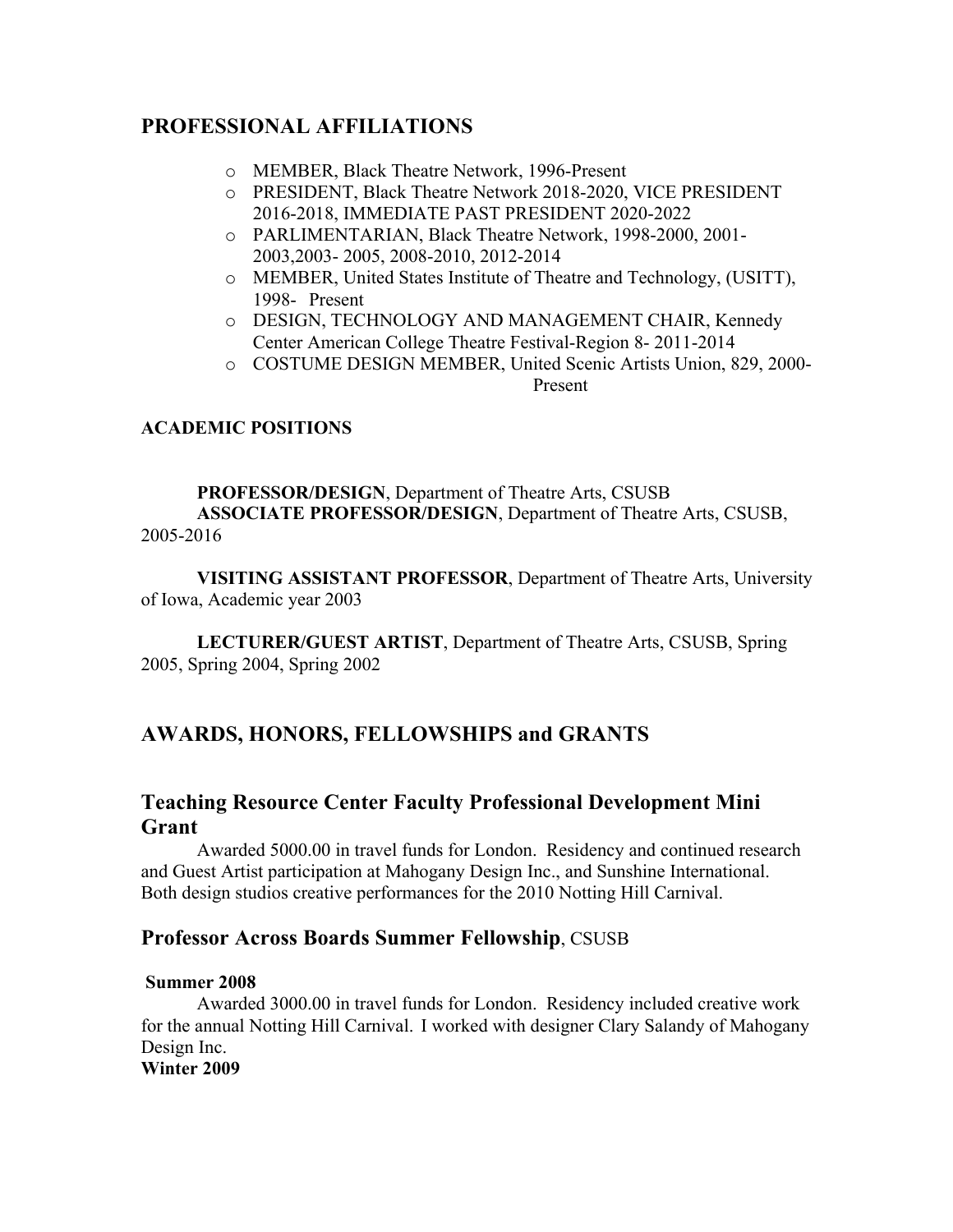Awarded 3000.00 in travel funds for participation in the Surin International Folklore Festival hosted by Surindra Rajabhat University, Surin Province, Thailand. I designed the dance costumes for the CSUSB performance participation of Jazz ensemble piece as an authentic American Folk tradition.

#### **Teaching Resource Center/Summer Research Fellowship** CSUSB **Summer 2007**

Awarded 3000.00 stipend to research London's Notting Hill Carnival

## **CREATIVE WORK**

#### **COSTUME DESIGN-THEATRE PROFESSIONAL Don't Bother Me, I Can't Cope, St. Louis Black Rep, Sept 2019**

**Bootycandy, BRAVA Theatre Company, San Francisco CA. February 2017**

**Seven Deadly Sins, The lotusflower new music project, March 2016**

**Love, Locks and Liberation, The Tureen, October, 2015**

**Mountain State Forest Festival Pageant, Elkins College, West VA. October** 

**2014**

**The Meeting, Enon Baptist Church, Philadelphia PA, March 2014**

**Blue/Orange, Lorraine Hansberry Theatre, February 2012**

**Midsummer Night's Dream, Sycamore Rouge Theatre, 2010**

**Family of Mann, Iowa Summer Repertory Theatre, 2010**

**Uncovered: A Pageant of Hip-Hop Masters, Sweeney Art Gallery, Riverside CA. 2009**

**Tuesdays with Morrie, Indian Wells Theatre 2009**

**House with no Walls, Interact Theatre Company, Philadelphia, PA 2007**

**Mahalia, St. Louis Black Repertory Theatre, St. Louis Missouri, 2006**

**The Artificial Jungle, Iowa Summer Repertory Theatre, Iowa City, IA 2006**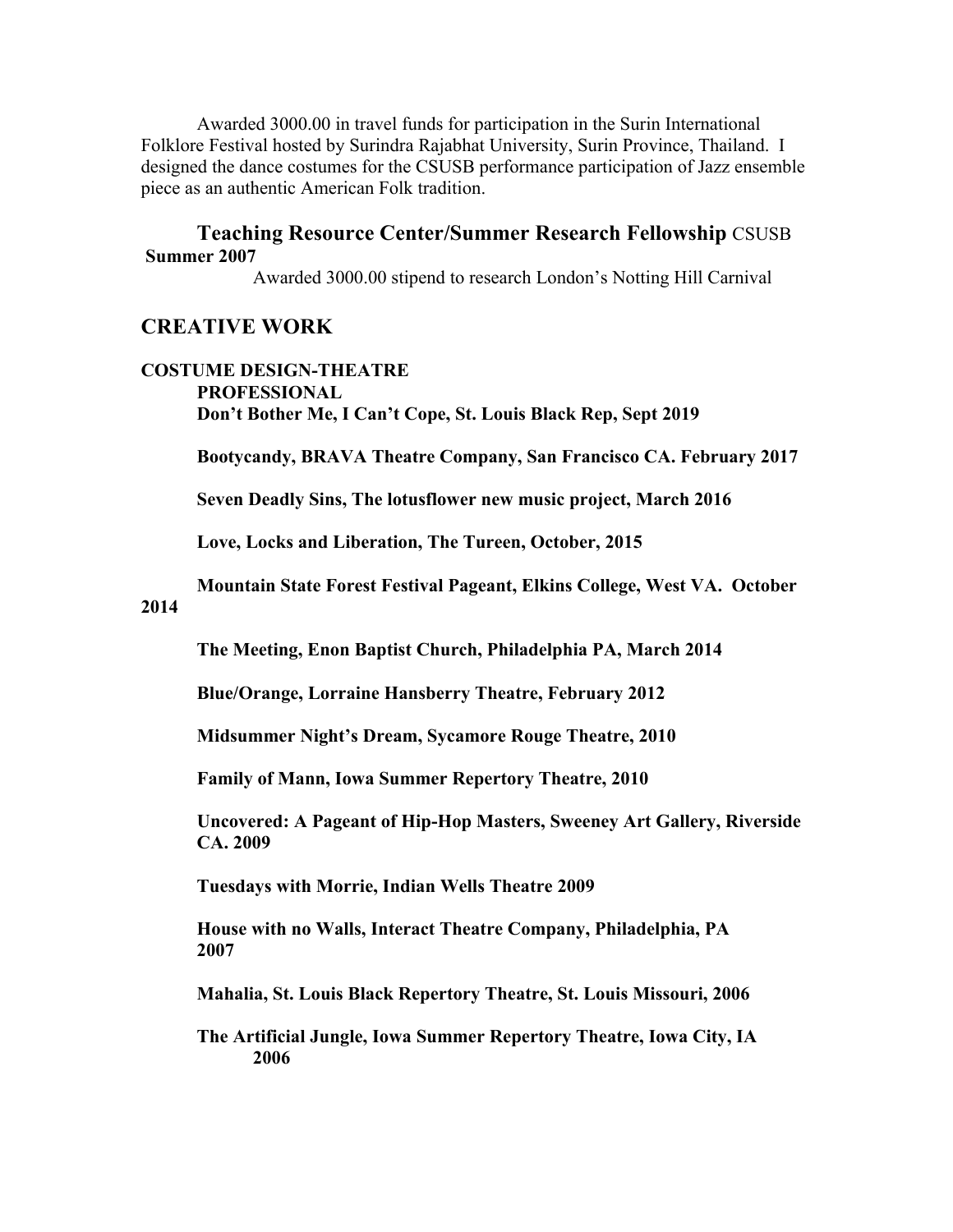**Moon Over Buffalo, Iowa Summer Repertory Theatre, Iowa City, IA 2005**

**Lend Me a Tenor, Iowa Summer Repertory Theatre 2005**

**Rollin' on the T.O.B.A, Penumbra Theatre, Minneapolis MO, 2005**

**Gemini: The Musical, Prince Music Theatre, Philadelphia, PA, 2004 Mr. Bojangles, JTR Productions, Chicago, IL 2004**

**Black Nativity, Freedom Theatre, Philadelphia, Annual production 1996- 2002**

**It Ain't Nuthin' But the Blues, Prince Music Theatre, Philadelphia, PA 2003**

**Permanent Collection, Interact Theatre Company, 2003**

**Topdog/Underdog, Philadelphia Theatre Company, 2003**

**Lazarus Unstoned, Freedom Theatre, Philadelphia, 2003**

**Puddin' Head Wilson, The Acting Company, 2002**

**A Lovely Sunday for Creve Coeur, The Alliance Theatre, 2001**

**Sparkle: The Musical, Freedom Theatre 2001**

**The Piano Lesson, Trinity Repertory, Theatre, 2001**

**Blood Wedding, Rowan University, 2000**

**The Last Night of Ballyhoo, Theatre Virginia, 2000**

**Old Settler, Freedom Theatre, 2000**

**Sty of the Blind Pig, Freedom Theatre, 2000**

**Desire Under the Elms, Freedom Theatre/Court Theatre, 2000**

**Joe Turner's Come and Gone, Theatre Virginia, 2000**

**Homework, Crossroads Theatre, 1999**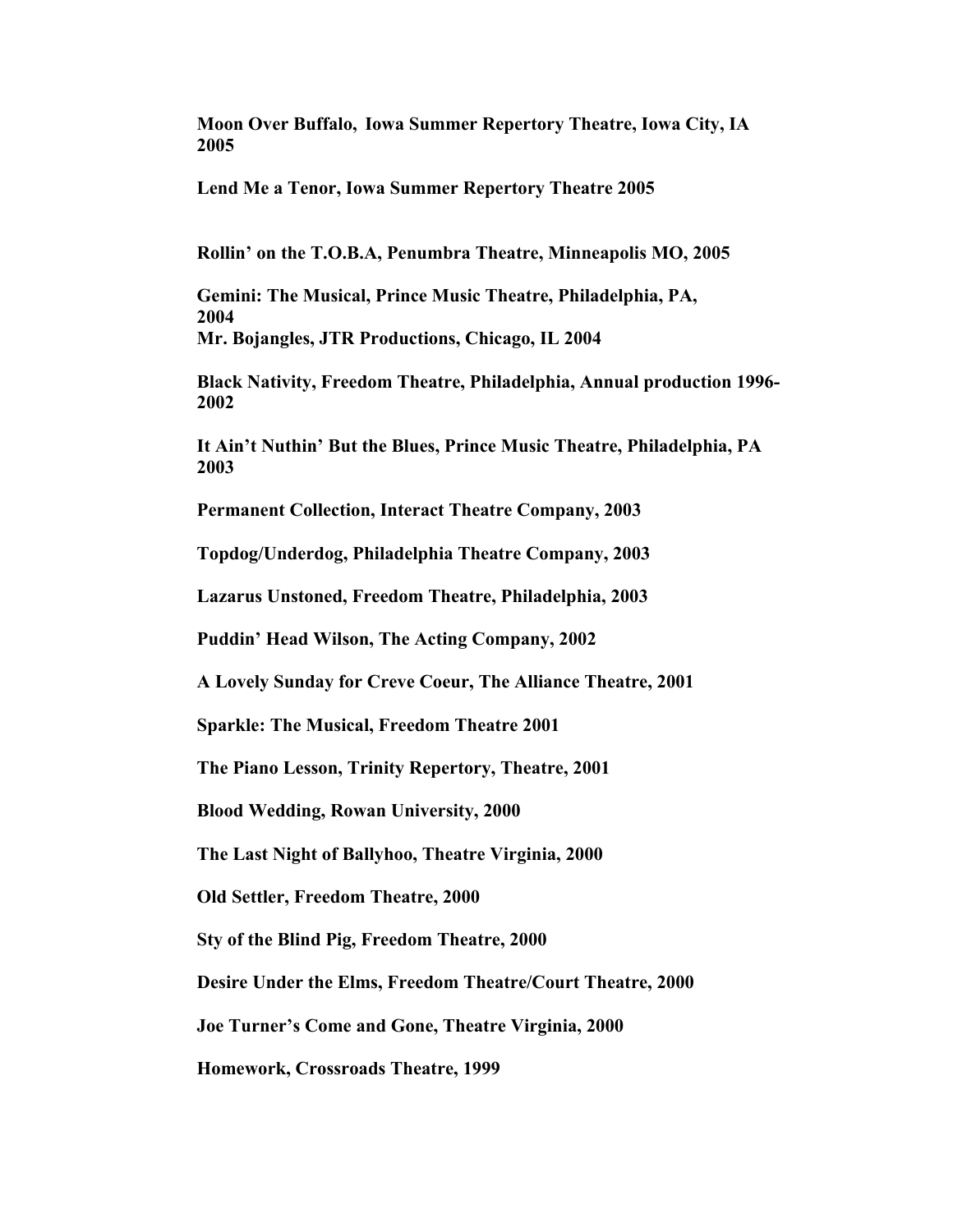**Spermegga, Freedom Theatre, 1999 Sundiata: The Lion King of Mali, Theatre Works USA Macbeth, Rowan University 1999 Bourbon at the Border, St. Louis Black Rep, 1999 Blues for an Alabama Sky, Crossroads Theatre 1998 Dog Days: The Legend of O.V.Cato, Venture Theatre 1998 Michigan Impossible, Venture Theatre, 1997 Cooley High: The Musical, Freedom Theatre 1997 The Pool Room, Freedom Theatre, 1996 Purlie, Freedom Theatre, 1996**

#### **COSTUME DESIGN-ACADEMIC**

**Anon(y)mous, CSUSB Spring 2021 Baltimore, CSUSB Winter 2021 Rowing To America, CSUSB Winter 2019 Twelfth Night, CSUSB Fall 2019 In The Heights, CSUSB Spring 2019 Picnic, CSUSB Spring 2019 Pyscho Beach Party CSUSB Fall 2018 Frankenstein, CSUSB Winter 2018 The Tempest, CSUSB Fall 2017 The World Goes Around, CSUSB Spring 2017**

**Mother Courage and Her Children, CSUSB Spring 2017**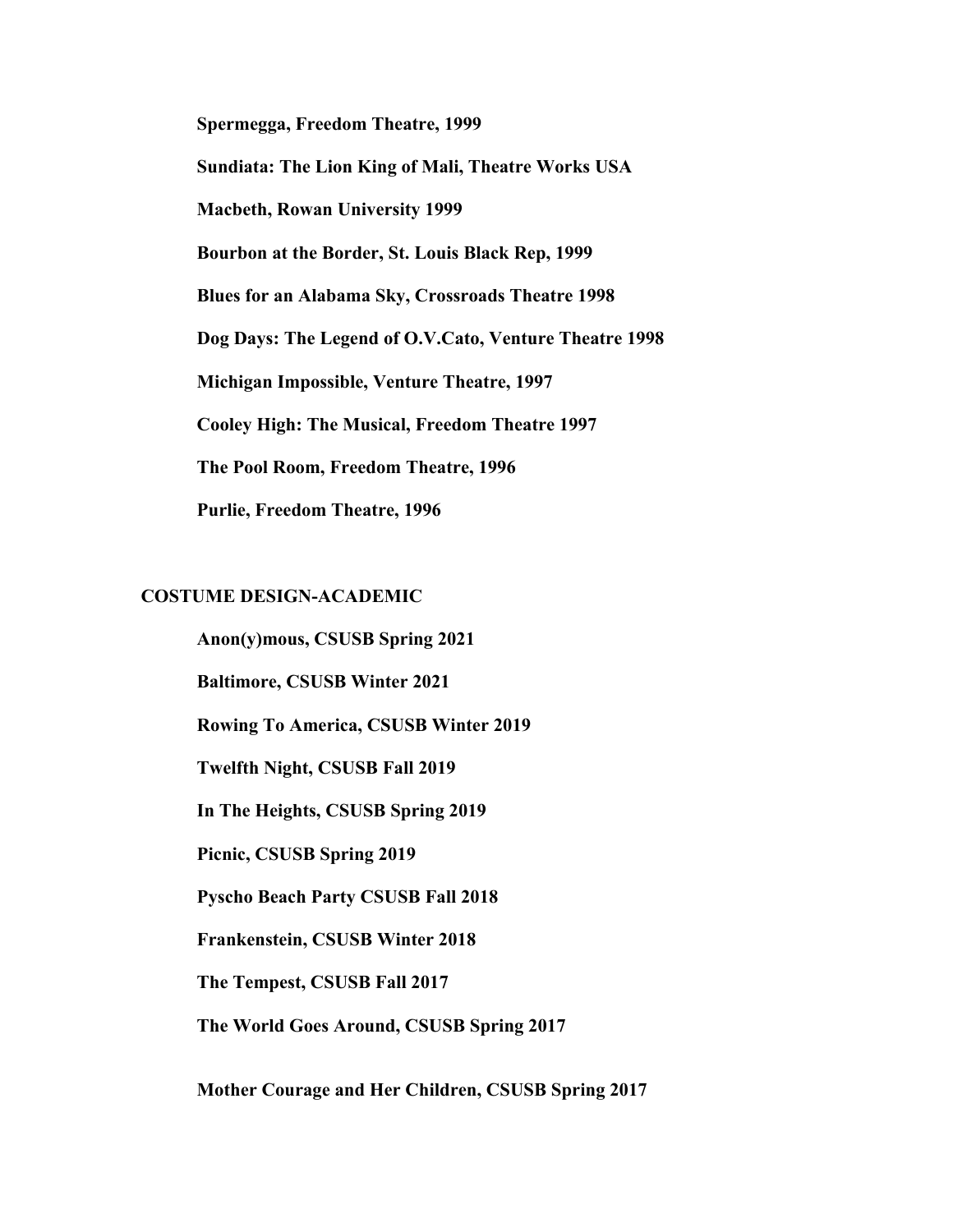**Alicia in Wonder Tierra, CSUSB Fall 2016**

**The Arabian Nights, CSUSB Winter 2016**

**Tartuffe, CSUSB Fall 2015**

**Once on this Island, CSUSB Spring 2015**

**Family of Mann, CSUSB Winter 2015**

**The Three Musketeers, CSUSB, Fall 2014**

**The Balcony, CSUSB, Spring 2014**

**Invisible, CSUSB, Winter 2013**

**As You Like It, CSUSB, Fall 2013**

**Hay Fever, CSUSB, Spring 2013**

**Trojan Women: A Love Story, CSUSB, 2012**

**Cabaret, CSUSB, 2012**

**Romeo and Juliet, 2011**

**No Child, CSUSB, 2011**

**A Guest of Honor, CSUSB, 2011**

**Wrinkle in Time, CSUSB, 2011**

**Cinderella, CSUSB, 2010**

**The Wiz, CSUSB, 2010**

**Much Ado About Nothing, CSUSB, 2009**

**Pirates of Penzance, CSUSB, 2009**

**Six Degrees of Separation, CSUSB, 2009**

**The Miser, CSUSB, 2008**

**Hamlet: The Artist formerly know as Prince of Denmark, CSUSB, 2008**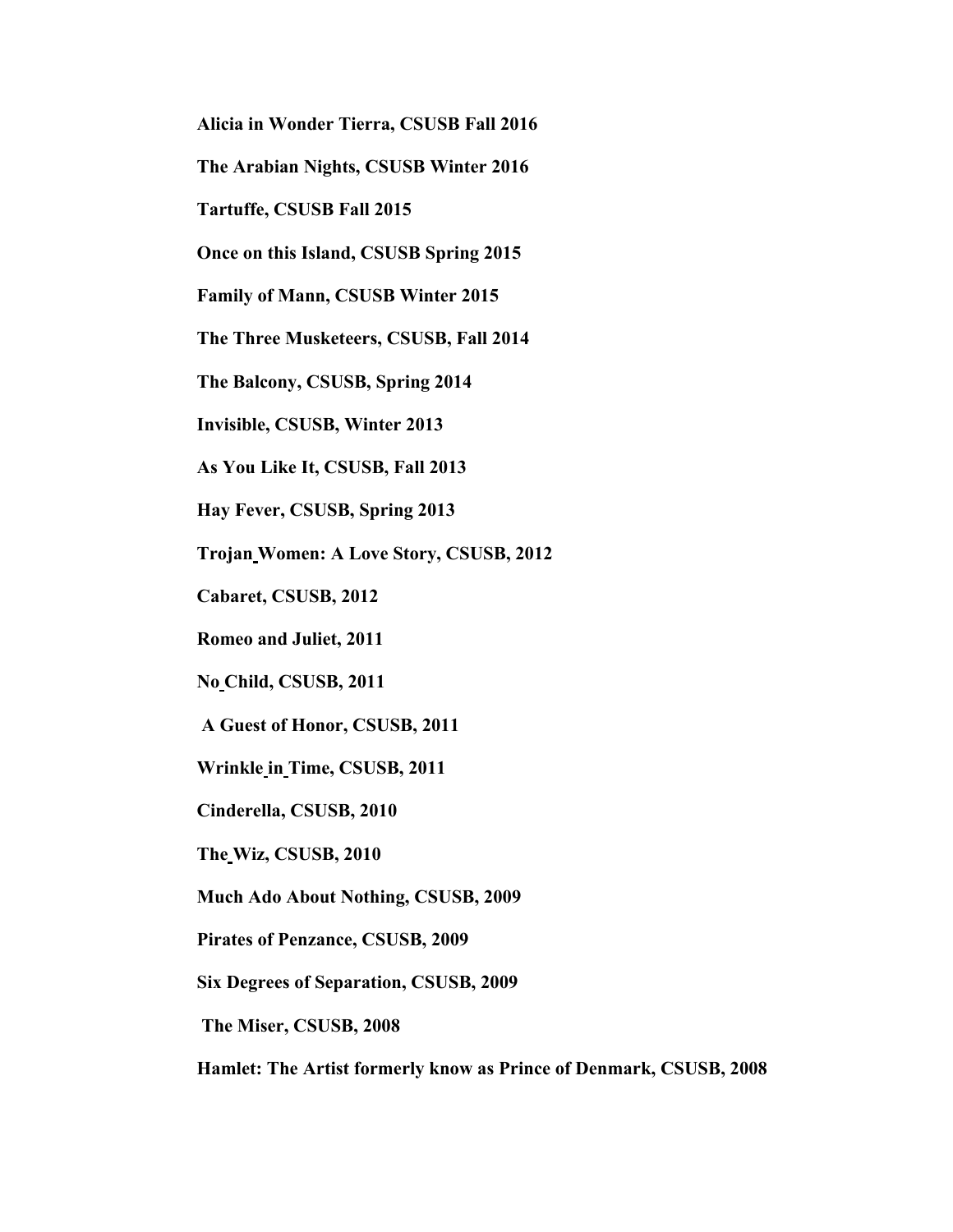**Hamlet, CSUSB, 2008**

**Polaroid Stories, CSUSB, 2008**

**Cat on a Hot Tin Roof, CSUSB, 2007**

**Electricidad, CSUSB, 2007**

**The Country Wife, CSUSB, 2007**

**The Bacchae of Euripides, CSUSB, 2006**

**Loves Labours Lost, University of Iowa, 2006**

**Macbeth, CSUSB, 2005**

**A Funny Thing Happened of the Way to the Forum, University of Iowa 2003**

**The Resistible Rise of Arturo Ui, CSUSB, 2003**

**Uncontrollable Mysteries, University of Iowa, 2003**

## **INVITED LECTURES, ARTICLES, AND CONFERENCE PRESENTATIONS**

**July 2021 "In Living Color: A Virtual Exhibition of Stage Design Work of People of Color**

#### **Virtual Presentation for the annual Black Theatre Network Conference**

I curated and presented a photographic exhibition of stage design of working artists of color. This remounted presentation invited critics and examination for a 'remount' and or efforts to pursue other virtual/exhibitions ideas with a call from the field for 2022 at the BTN Detroit conference and beyond.

#### **2018-2020 Black Theatre Network Annual Conference planner**

I curated and organized workshop presentations, plenary sessions and related organization activities for the BTN annual conference.

#### **2013, Summer: Invited Guest Artist/Carnival Designer. Iowa City, IA**

I lead design workshops and assisted in the design, build and execution of a Caribbean Carnival inspired parade as part of the Summer Arts Festival in downtown Iowa City. This project was conceived and facilitated by Loyce Arthur, Design faculty, University of Iowa.

**2013, Costume Commission Poster Session, editor United States Institute of Theatre Technology, Minneapolis, MN**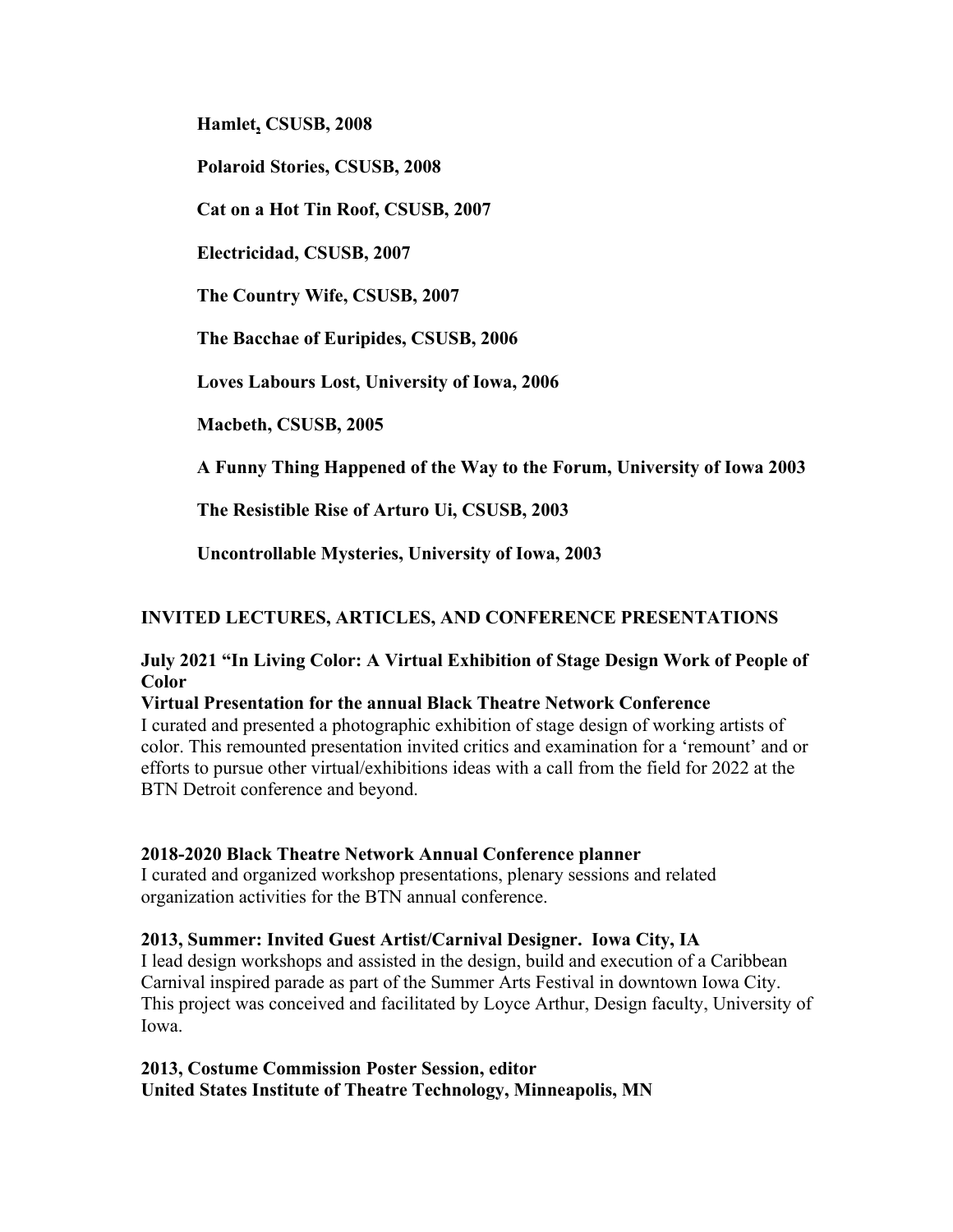I reviewed over 50 submissions for inclusion into the presentation and will be part of a team of editors to select the final round of submissions.

## **August, 2012 "In Living Color: A Virtual Exhibition of Stage Design Work of People of Color"**

## **Black Theatre Network Conference, Winston-Salem, NC**

I curated and presented a photographic exhibition of stage design of working artists of color.

## **June 2012, "Theatre for Social Outreach: A Carnival Arts Workshop**

I presented my research of Notting Hill Carnival and lead workshops/seminars on traditional carnival aesthetics and construction techniques for building large-scale puppets.

## **March 2012 "In Living Color: A Virtual Exhibition of Stage Design Work of People of Color**

## **United States Institute of Theatre Technology, Long Beach CA**

I curated and presented a photographic exhibition of stage design of working artists of color.

# **March 2011 "How to Survive as the Entire Design and Technical Faculty: Ideas and Strategies for the One Person Operation"**

# **United States Institute of Theatre Technology**

## **North Carolina**

I presented professional strategies that translate to a teaching environment as practical application and instructional lessons.

## **February 2011, 2012, 2013 Design Display Exhibition Curator, KCACTF**

As the Vice Chair and current Chair of Design, Technology and Management for the Kennedy Center American College Theatre Festival, I curated the regional KCACTF student design exhibition for 80 submissions in all areas of stage design, dramaturgy and stage management.

## **August 2010 "Carnival and Cultural Transportation" Black Theatre Network Conference**

I presented a comparison of traditional ritual performance as seen in Trinidad and London.

**August 2008–"Carnival as Envisioned from Trinidad to London."** I presented my photographic research in the 2008 Black Theatre Network Gallery presentation I presented research materials, sketches and photographs from Trinidad Carnival 2000 and 2001, Notting Hill Carnival 2007 in London.

## **August 2008, "Artists Who Dare: Carnival Designers" with Associate Professor Loyce Arthur, Head of Design, and University of Iowa.** I participated in the Black